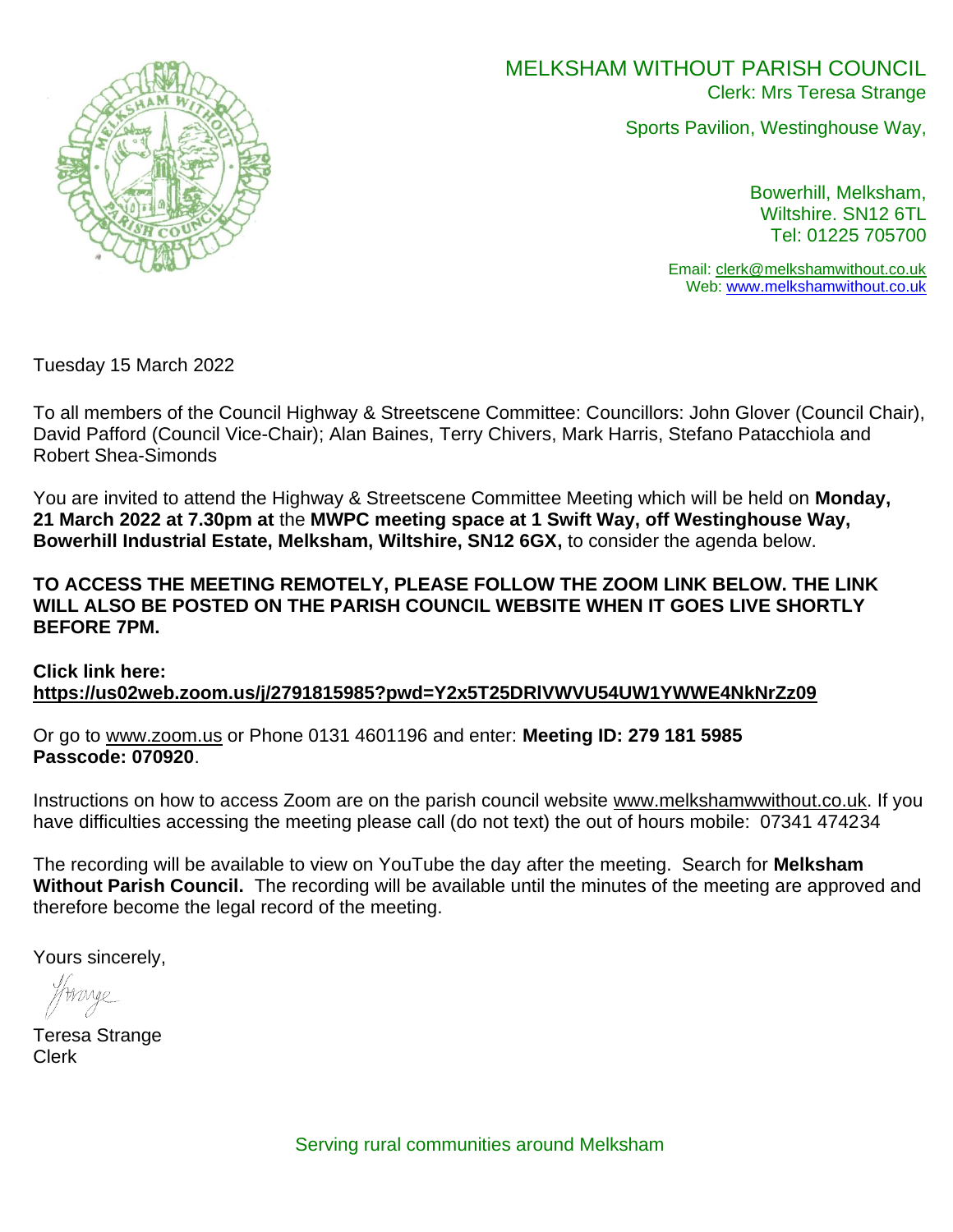# **AGENDA**

- **1. Welcome, Announcements & Housekeeping**
- **2. To receive Apologies and approval of reasons given.**
- **3. a) To receive Declarations of Interest**
	- **b) To consider for approval any Dispensation Requests received by the Clerk and not previously considered.**

#### **4. Public Participation**

#### **5. Community Area Transport Group (CATG)**

- a) To note Minutes and action log of CATG (Community Area Transport Group) meetings held on 25 November 2021 and 24 February 2022.
- b) To consider any actions following CATG meetings
- **6. To consider residents' requests for support by the Parish Council including requests for CATG (Community Area Transport Group next meeting 5 May 2022):**
	- a) Semington Road, Berryfield. Request for additional traffic calming measures and reduction in the 30mph speed limit.
	- b) Duxford Close. To consider a request for clearer street numbering signage
	- c) To note a request for waiting restrictions on Avro Way, Bowerhill by C & P Medical, has been submitted to Wiltshire Council to support a request submitted in 2021

# **7. Speed Enforcement**

- a) To note update on road safety in Wiltshire following employment of dedicated Community Enforcement Officer
- b) To note update from PCC (Police & Crime Commissioner) on additional cameras
- c) To note NALC Legal Topic Note regarding the powers and duties of local councils in relation to crime in their area, together with guidance on approaches and systems that can be used and further research
- d) To note correspondence from Adrian Turnball working on behalf of the Police & Crime Commissioner in collating information on (Speed Indicator Devices) SIDs used by town and parish councils.
- e) To consider a request to purchase an additional SID for speeding on Shaw Hill.
- f) To note further concerns regarding speeding in Beanacre and to consider a way forward.
- g) To note outcome of Traffic Surveys at the following locations
	- i) Halifax Road, Bowerhill (Did not meet criteria for Speed Indicator Device or Speedwatch)
	- ii) Bader Park, Bowerhill (Did not meet criteria for Speed Indicator Device or Speedwatch)
- h) To note information regarding SID readings from Solagen.

# **8. Trailer Parking on Bowerhill Industrial Estate:**

- a) To consider correspondence from Sgt James Twyford and consider further action
- b) To note correspondence with DVSA (Driver & Vehicle Standards Agency)